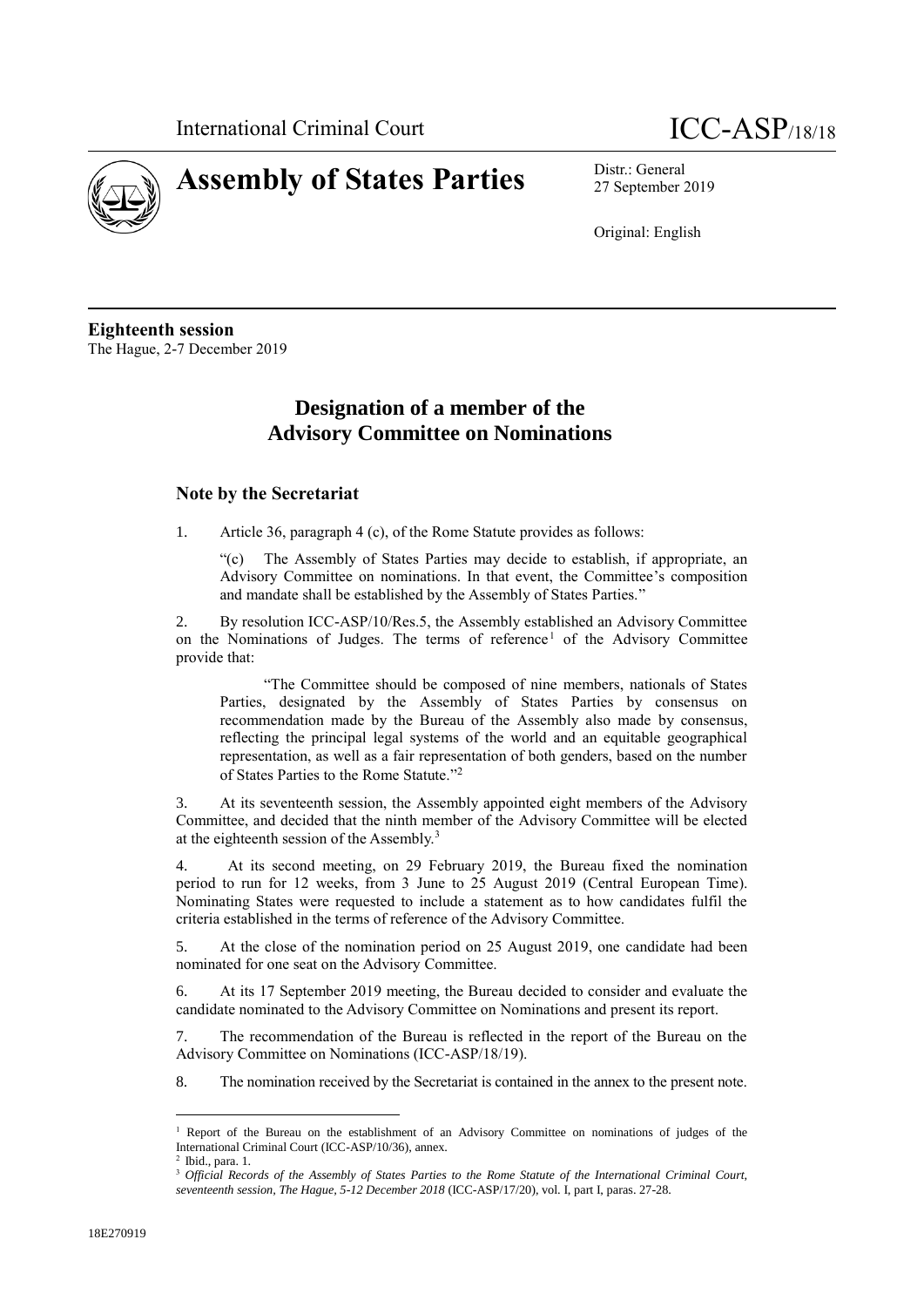# **Annex**

# **Candidate (with statement of qualifications)**

# *Contents*

*Name Nationality Page* Song, Sang-Hyun Republic of Korea) 3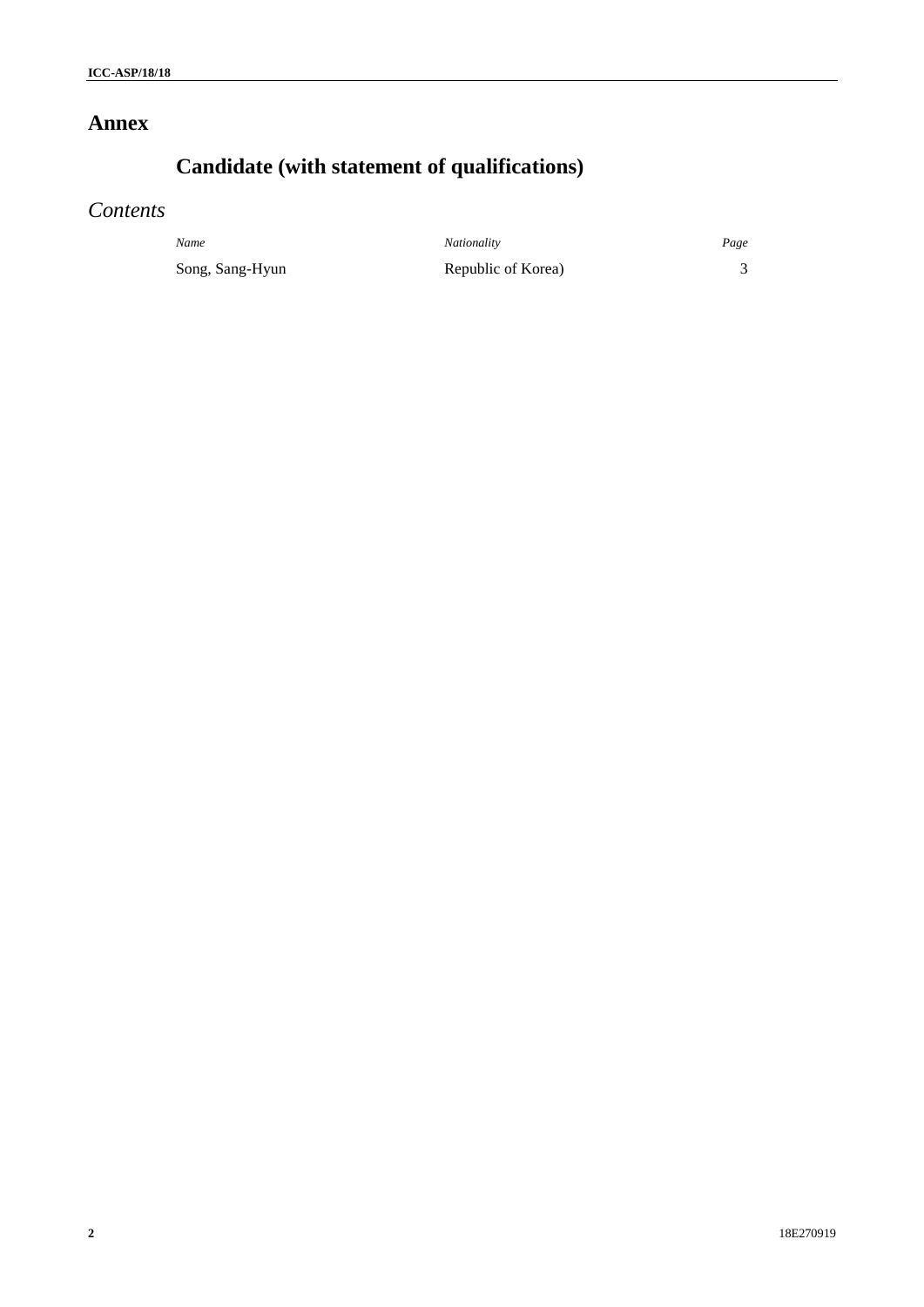# **Song, Sang-Hyun (Republic of Korea)**

[Original: English]

# **Note verbale**

The Embassy of the Republic of Korea to the Kingdom of the Netherlands presents its compliments to the Secretariat of the Assembly of States Parties to the Rome Statute of the International Criminal Court and, with reference to the Secretariat's note verbale ICC-ASP/18/SP/07, dated 18 April 2019, has the honour to inform the Secretariat that the Government of the Republic of Korea has decided to nominate former Judge Sang-Hyun Song for election as the ninth member of the Advisory Committee on Nominations of Judges of the International Criminal Court, which will take place at the eighteenth session of the Assembly of States Parties.

The Embassy has the further honour to enclose Judge Song's statement of qualifications and curriculum vitae.

## **Statement of qualifications**

*Statement submitted in accordance with article 36, paragraph 4(c,) of the Rome Statute of the International Criminal Court and resolution ICC-ASP/10/Res.5, adopted by the Assembly of States Parties, relating to the procedure for the election of the members of the Advisory Committee on nominations of judges of the International Criminal Court*

Judge Song Sang-Hyun, former President and judge of the International Criminal Court, meets the requirements set out in the terms of reference of the Advisory Committee. He is a person of high moral character, impartiality, and integrity.

Judge Song has established competence and experience in criminal and international law as specified in his curriculum vitae. He has extensive practical and academic experience in the areas of criminal procedure, the law of evidence, court management, and international law.

Judge Song was admitted to the Korean Bar in 1964, started his legal career as a judge-advocate in the Korean army and later worked as a foreign attorney in a New York law firm. He served as a member of the Advisory Committees to the Korean Supreme Court and the Ministry of Justice for 25 years, from 1979 to 2003. As such, he took part in initiatives to reform the national litigation system, commercial arbitration system, criminal justice system, court management, and the prison system. Judge Song was also Chair of the Policy Advisory Committee for National Human Rights Commission from 2015 to 2019*.*

Judge Song has well-established expertise in the ICC system and practice. He served as a judge of the International Criminal Court from 2003 to 2015. He was one of the first judges of the Court in 2003 and was assigned to the Appeals Division. He was re-elected to the Court in 2006 for a term of nine years. In 2009, he was elected as President of the Court and re-elected in 2012 for another three-year term.

Judge Song has studied both the civil law and common law systems, in Korea, the United States, the United Kingdom, and Germany. He taught as a professor of law at Seoul National University Law School from 1972 to 2007, and lectured as a visiting professor at law schools in several countries, notably Melbourne Law School, Harvard Law School, and New York University School of Law. He is also the author of a number of publications on relevant legal issues. Judge Song has continued his commitment to international humanitarian law and human rights as a co-founder of the Legal Aid Centre for Women and of the Childhood Leukemia Foundation in Seoul, as well as serving as the President of UNICEF Korea.

Judge Song has received awards for his contributions both in Korea and abroad, including the highest decoration of the Korean Government, Mugunghwa (the Order of Civil Merit) (2011), the Rule of Law Award from the International Bar Association (2012), and the Ridder Grootkruis (Knight's Grand Cross) award from the Government of the Netherlands (2015).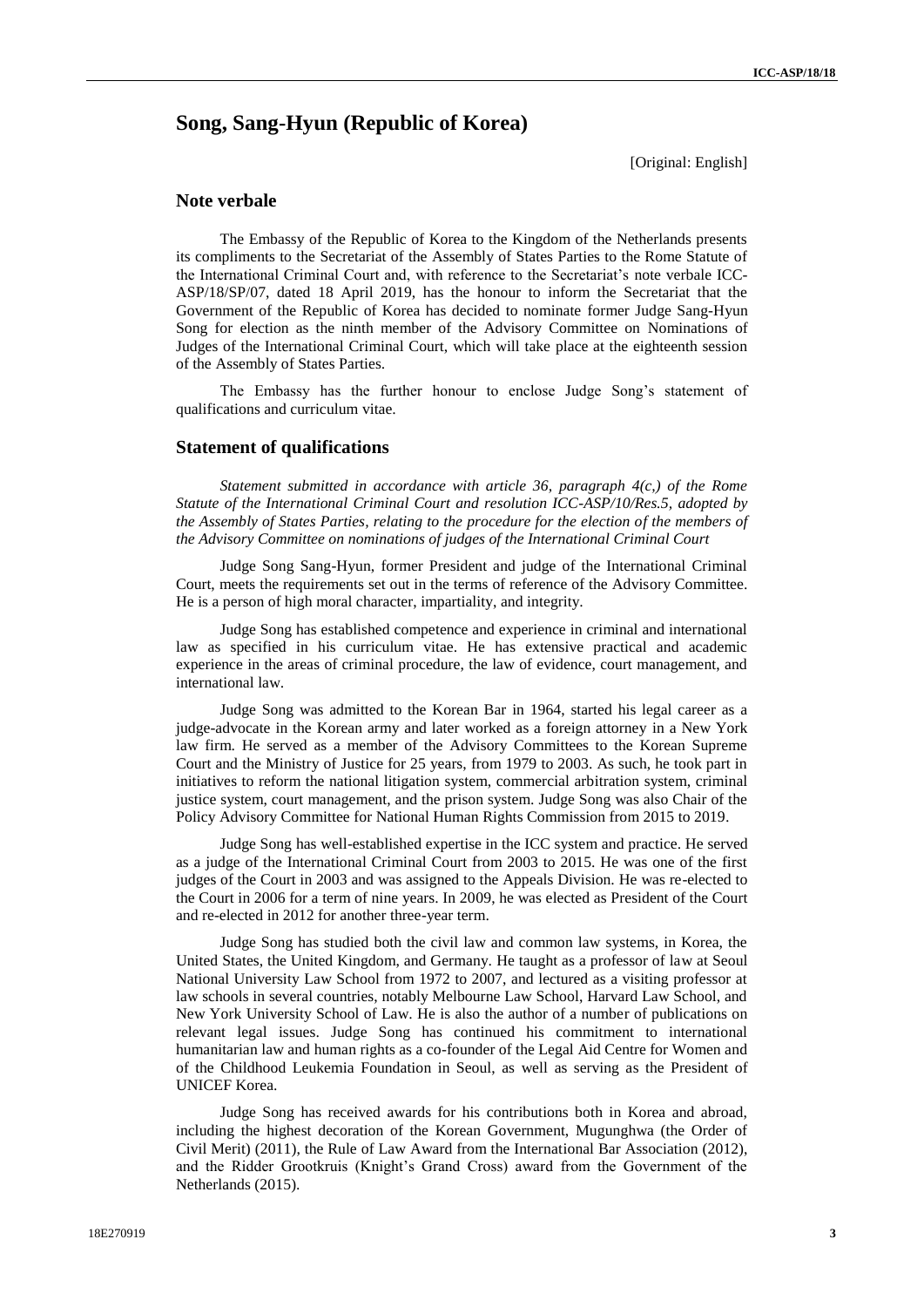# **Curriculum vitae**

## **Personal information**

Date of Birth: 21 December 1941.

Nationality: Republic of Korea.

### **Academic background**

| LL.B., Seoul National University Law School (Korea).                                           |
|------------------------------------------------------------------------------------------------|
| LL.M., Tulane Law School as Fulbright Fellow (USA).                                            |
| Diploma in Comparative Legal Studies, Cambridge University (UK).                               |
| J.S.D., Cornell Law School (USA)                                                               |
| 1974–1975: Visiting Humboldt Scholar to Hamburg University Law Faculty (Germany).              |
| Certificate, The Hague Academy of International Law (Summer).                                  |
| Visiting Scholar to Harvard Law School as American Council of Learned<br>Society Fellow (USA). |
|                                                                                                |

### **Professional career**

| 1964: | Called to the Korean Bar.                                               |
|-------|-------------------------------------------------------------------------|
|       | 1964–1967: Judge Advocate (Korean Army Captain).                        |
|       | 1970–1971: Foreign Attorney, Haight, Gardner, Poor & Havens (New York). |
|       | 1972–2007: Professor of Law, Seoul National University, Korea.          |
|       | 1996–1998: Dean, Seoul National University Law School.                  |
|       | 2003–2015: Judge of the International Criminal Court.                   |
|       | 2009–2015: President of the International Criminal Court.               |
|       |                                                                         |

2007–present:Professor of Law emeritus, Seoul National University.

### **Other experience**

*Domestic activities*

- 1979–2003: Member of the Advisory Committee to the Korean Supreme Court.
- 1981–2004: Member of the Advisory Committee to the Minister of Justice. As the longest serving advisor to the Ministry of Justice regularly to deliberate on the criminal investigation reforms, North Korean refugees, independence of the prosecution authority, immigration, and prison reform, among other things.
- 1989–1993: Member of the Advisory Committee on Clean Government to the Prime Minister.
- 1999–2005: President, The Korean Law Professors Association, Inc.
- 1999–2009: President, The Korea Childhood Leukemia Foundation.
- 2000–2016: Member, Board of Directors, The Beautiful Foundation.
- 2001–2005: Prime Minister's Commission on Youth Protection.
- 2005–2006: Presidential Commission on Judicial Reform.
- 2015–2019: Chairman, Policy Advisory Committee for National Human Rights Commission.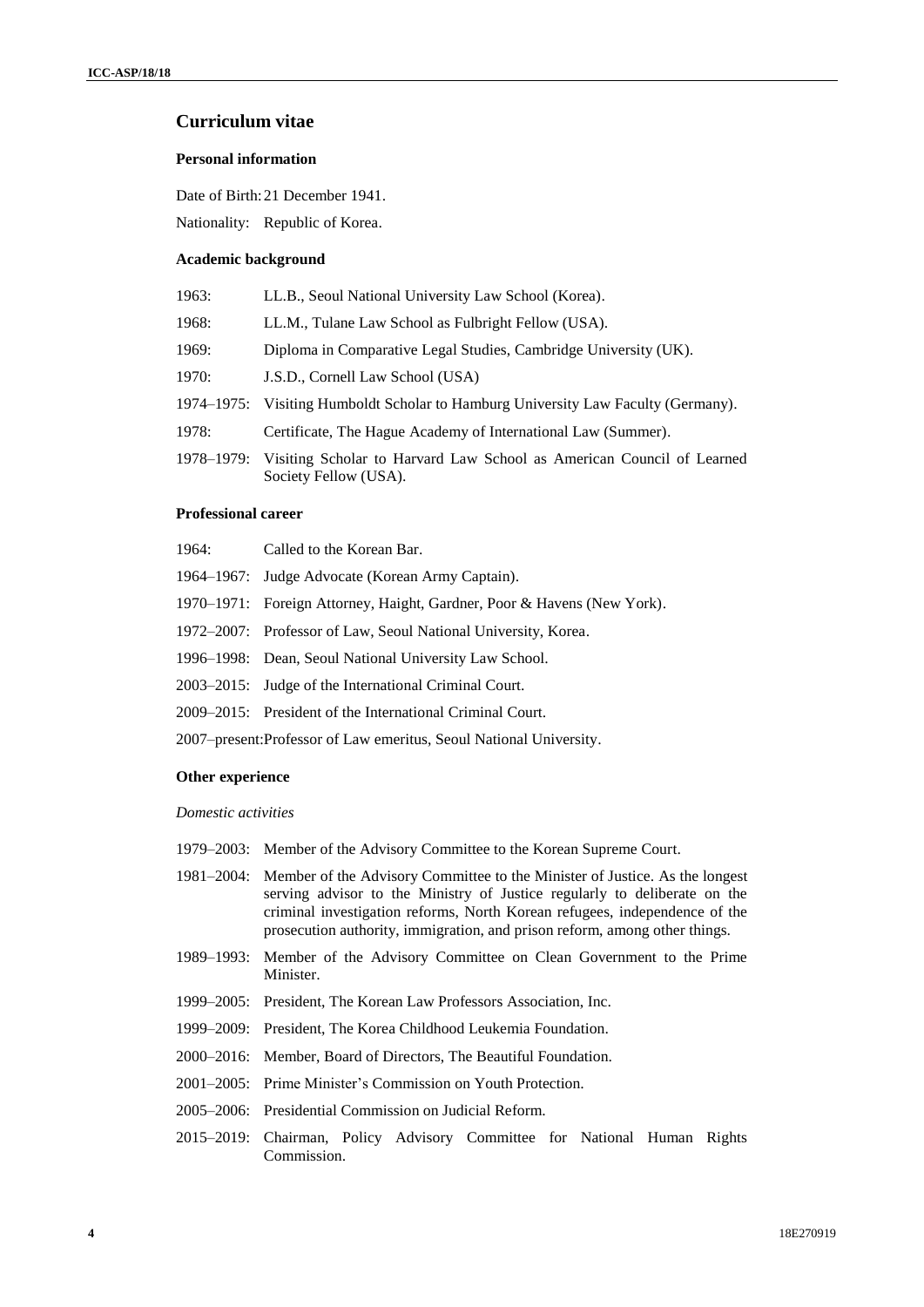*International activities*

- 1990: Visiting Professor to the University of Melbourne Law School (1990, 1992, 1994, 1996).
- 1991: Visiting Professor to Harvard Law School (1991, 1995, 1999, 2003) Visiting Professor to the University of Florida (1989), to the University of Washington (1990, 1994), to the University of Wellington (1994), to Columbia Law School (1996), and to the University of Hawaii Law School (2001) Respectively.
- 1994–2003: Inge Rennert Distinguished Professor of Law, Global Law Program, New York University.
- 1995–2000: Member of the International Advisory Board for Pacific Rim Law & Policy Journal (University of Washington).
- 1999–2004: Member of the Inaugural International Advisory Committee for The Australian Journal of Asian Law (University of Melbourne).

#### *Other affiliations*

- 1991: Member of the Board of Directors, UNICEF KOREA President (2012 present).
- 1999: Member, Board of Trustees, Korea Family Legal Service Center, Inc.
- 2015: Justice Leader, The Justice Leadership Group.
- 2015: Member of the Advisory Council for the International Nuremberg Principles Academy.
- 2015: Member, The Wildlife Justice Commission Council Board Member, The International Human Rights League of Korea.

*Decorations and citations*

- 1994: The Most Distinguished Alumni Medal (Cornell University).
- 1997: National Decoration of the Second Highest Order (Moran) (Korean Government).
- 2011: National Decoration of the Highest Order (Mugunghwa) (Korean Government).
- 2012: Rule of Law Award by International Bar Association (IBA).
- 2015: Ridder Groot Kruis Orde from the Kingdom of the Netherlands.
- 2018: The Most Distinguished Alumni Medal (Seoul National University).

#### **Publications**

*Books*

- 1976: The Outlines of the Civil Procedure I (Korean) (Seoul: Kyungmunsa Pub., revised ed. 1979, 1980, 1981).
- 1976: Cases and Materials on the Civil Procedure (Korean) (Seoul: Bupmunsa Pub., revised ed. 1980, 1982).
- 1977: General Theories of Law (Korean) (co-ed. Seoul National University Publishing Division).
- 1980: Lawrence M. Friedman, Legitimacy and the Jurisprudence of Rights in Western Law, translated by Sang-Hyun Song, in the Proceedings of the  $8<sup>th</sup>$  International Symposium on Legal Philosophy Between East and West (National Academy of Sciences).
- 1983: Introduction to the Law and Legal System of Korea (English) (1187p., Seoul: Kyungmunsa Pub.).
- 1983: Melvin A. Eisenberg, The Structure of the Corporation, translated by Sang-Hyun Song and Kon-sik Kim (Korean) (300p., Seoul: Kyungmunsa Pub.).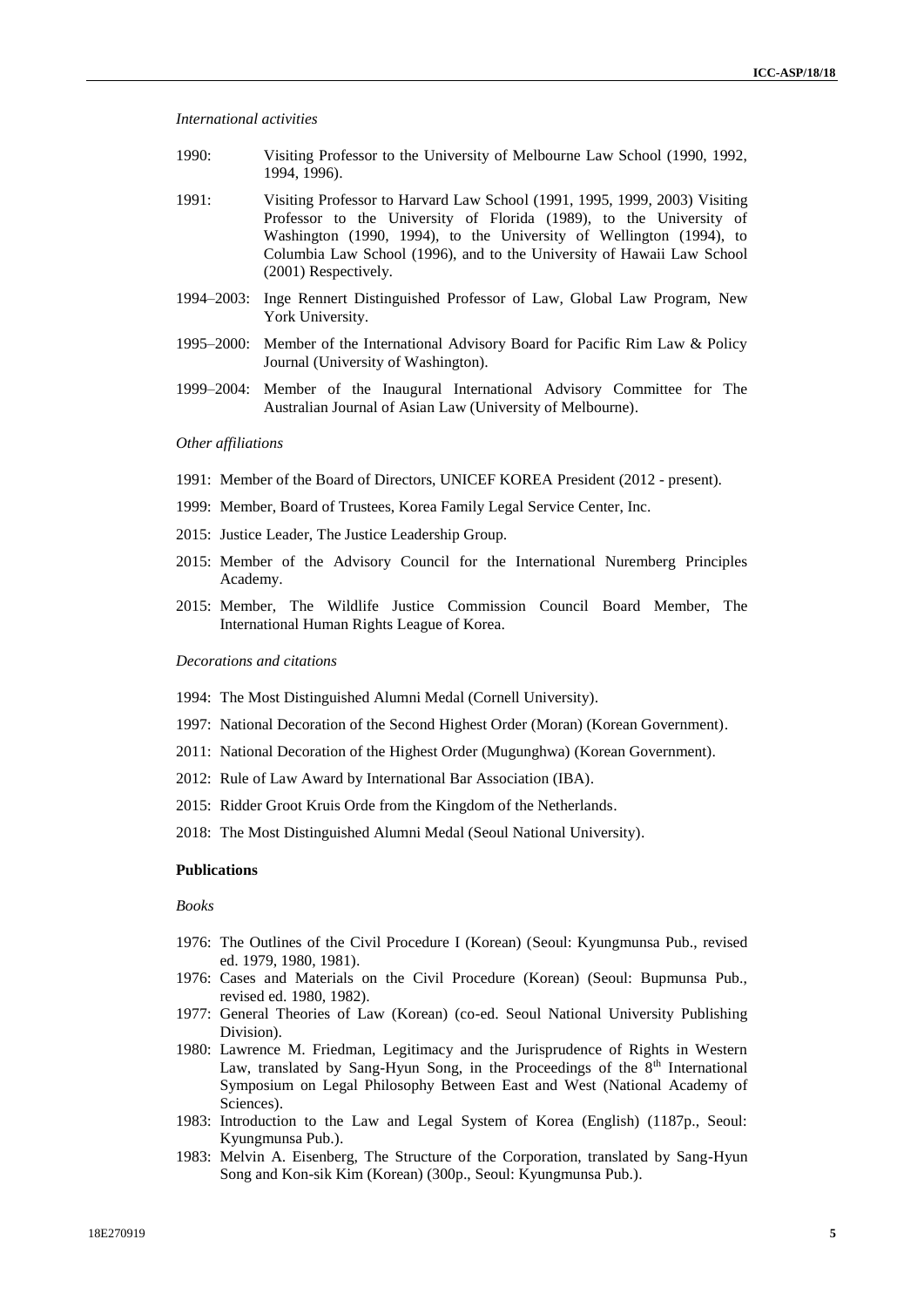- 1984: A Mitchell Polinsky, An Introduction to Law and Economics, translated by Sang-Hyun Song and Sang Jo Jong (Korean) (280p., Seoul: Kyungmunsa Pub.).
- 1985: The Civil Procedures (Korean) (Korea National Open University Publishing Division, revised ed. 1994, 1998, 2003).
- 1987: Issues on the New Copyrights Law (Korean) (Korea Intellectual Property Research Society, Inc.).
- 1989: Collection of Intellectual Property Laws (Korean) (Seoul: Pubkyung Pub. Co.)
- 1989: The Commentaries on the Korean Computer Program Protection Law (Korean) (coauthored, 288p., Seoul National University Press).
- 1990: The Korean Civil Procedure (Korean) (Seoul: Pakyoungsa Pub., revised ed. 1993, 1996, 1997, 2001, 2002, 2004, 2008, 2011, 2014).
- 1993: Basic Text on Maritime Law in Korea (Korean) (Seoul: Pakyoungsa Pub., revised ed. 1999, 2005, 2008, 2015).
- 1996: Korean Law in the Global Economy (English) (1500p., Seoul: Pakyoungsa Pub.).
- 2002: Festschriften I for Professor Shimdang Song Sang Hyun on his 60th Birthday, entitled, "Prospects and Tasks of the Civil Law in Korea" (Korean), Festschrift Publishing Committee (1054p., Seoul: Pakyoungsa Pub.).
- 2002: Festschriften II for Professor Shimdang Song Sang Hyun on his 60th Birthday, entitled, "Prospects and Tasks of the Commercial Law in Korea" (Korean), Festschrift Publishing Committee (981p., Seoul: Pakyoungsa Pub.).
- 2007: Anthology of Professor Shimdang Song Sang Hyun's Works I, II, III combined on the occasion of his Retirement (Korean) (Seoul: Pakyoungsa Pub.).
- 2015: "An Eternal Lighthouse in my Mind Unforgettable Teacher Song Sang Hyun," Collection of Essays of his Disciples and Colleagues on the Occasion of his Retirement from the ICC (Korean and English) (447p., Seoul: Pakyoungsa, Pub.).

#### *Articles*

- 1970: A Comparative Study on Maritime Cargo Carrier's Liability under Anglo-American and French Laws (English) (284p., Ann Arbor).
- 1972: A Study on the Impact of the Use of Computer Technology on the Various Fields of Law, Seoul Law Journal vol. 13, No.1, pp. 35-68 (The Law Research Institute, Seoul National University).
- 1972: Recent Trend on the International Legal Regime of Oil Pollution at Sea, Justice vol.10, No.1, pp. 207-217 (Korean Legal Center).
- 1973: On the Fiduciary Duties of Corporate Directors, Seoul Law Journal vol.14, No. 2, pp. 119-140 (The Law Research Institute, Seoul National University).
- 1974: An Analytical Study of Court Cases on the Free Evaluation of Evidence Principle in Korean Civil Procedure, Seoul Law Journal vol.15, No.2, pp. 49-90 (The Law Research Institute, Seoul National University).
- 1976: Reevaluation of the Legal Aid and its Modern Themes in Korean Perspective, Seoul Law Journal vol.17, No.2, pp. 69-100 (The Law Research Institute, Seoul National University).
- 1977: On Non-Contentious Matters, Seoul Law Journal vol.18, No.1, pp. 139-154 (The Law Research Institute, Seoul National University).
- 1977: A Few Notes on Korean Admiralty, Korean Journal of Comparative Law, vol.5, No.1, pp. 114-122 (Korean Research Institute of Comparative Law).
- 1978: Reform of Appeal System of the Korean Court, research report submitted to the Supreme Court, pp. 1-130.
- 1980: Legal and Administrative Environment for Transnational Corporations in Korea, Social Sciences Policy Studies vol. 2, no.1 (Social Sciences Research Institute, Seoul National University).
- 1980: Review on the Class Action in U.S.A., Seoul Law Journal vol.21, No.1, pp. 103-114 (The Law Research Institute, Seoul National University).
- 1982: Functions of the Supreme Court and newly enacted Special Law on Expedition of Litigation, Korean Federal Bar Association Journal, vol.74, pp. 11-17 (Korean Federal Bar Association).
- 1982: The Rules Relating to the Anglo-American Container Carrier's Liabilities and their Applicability, Seoul Law Journal vol.23, No.1, pp. 187-211(The Law Research Institute, Seoul National University).